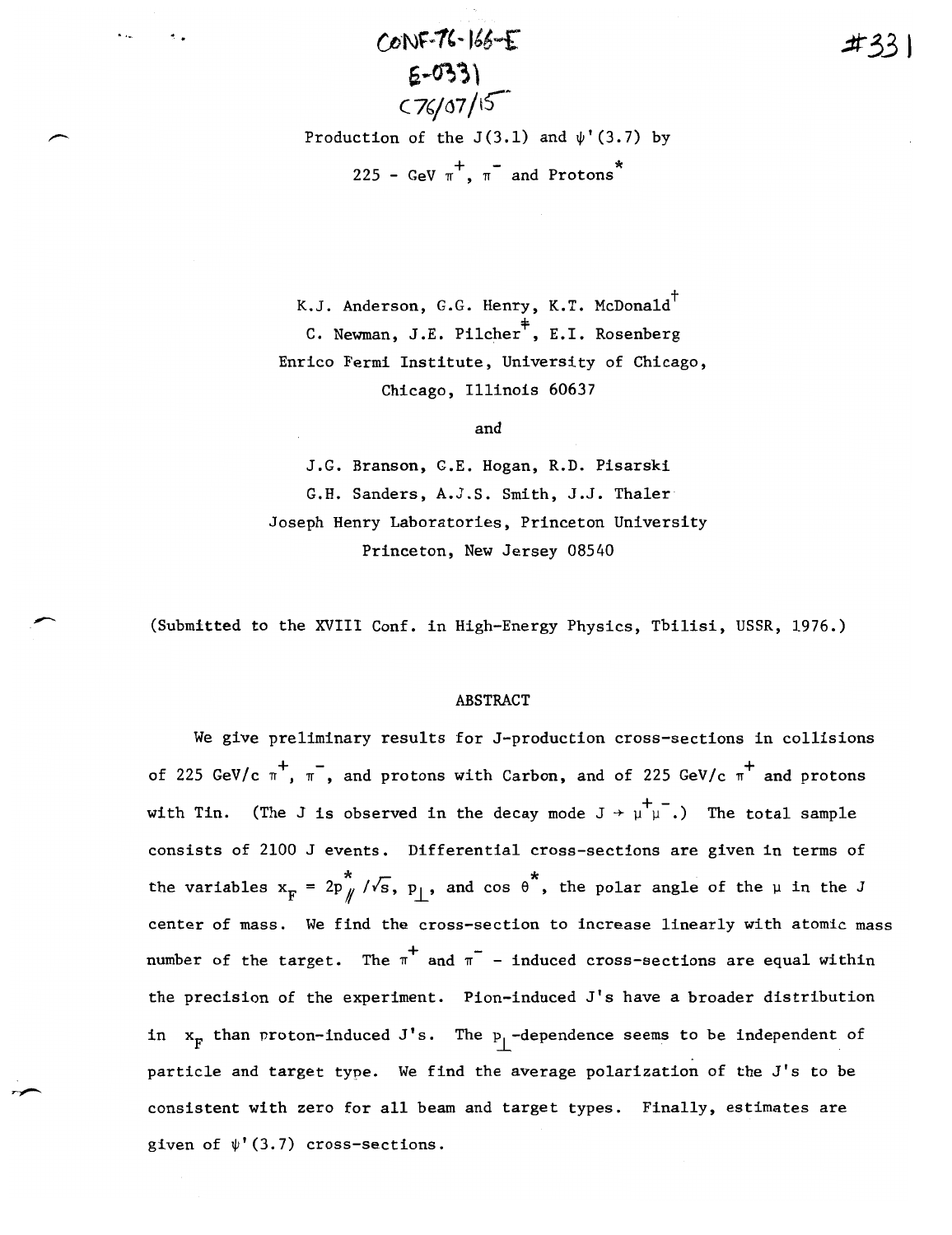## INTRODUCTION

In a recently concluded experiment at the Fermi National Accelerator Laboratory, we have measured the production of  $\mu$ -pairs in hadron-hadron collisions. The first results, a measurement of J production in l50-GeV/c  $\pi^+$  and proton collisions with Beryllium, have been published<sup>1</sup>, and reports on other aspects of the experiment have been contributed to this conference<sup>2</sup>, 3, 4, 5. This paper presents preliminary results of a high-statistics measurement of  $\mu$ -pair production at 225 GeV, using beams of  $\pi^+$ ,  $\pi^-$ , and protons, incident upon Carbon and Tin targets. The present discussion is confined to the mass region above 2 GeV, where the signal is dominated by the  $J \rightarrow \mu\mu$  decay. There are also non-resonant pairs in this mass region, which are discussed in another contribution<sup>4</sup>.

The detector, shown in Figure 1, has been described elsewhere<sup>1</sup>, so only a brief outline of its properties will be given here. The essential feature is the large acceptance provided by the Chicago-Cyclotron Spectrometer (2.5 meter radius, 1.27 meter gap height). The spectrometer is sensitive to the entire forward hemisphere  $(x_F \geq 0)$  and has essentially uniform acceptance in  $p_{\bullet}$ out to  $\approx$  4 GeV/c. Unique to this experiment is the wide coverage in the center of mass angle  $\theta^*$  of the decaying  $\mu$ -pairs: significant sensitivity is maintained from  $0<|cos\theta^*| \leq 0.8$ .

The principles of the spectrometer operation are now discussed. Muons produced in interactions in the target are separated from the dominant ha4ron flux by a 2.2-meter thick iron absorber placed about 1.5 meters downstream from the target. We trigger only on interactions in the target (typically  $\approx$  0.25 interaction lengths thick) by requiring at least 2 particles to hit the scintillation counter  $T_A$ . Three threshold gas Cerenkov counters along the

 $-2-$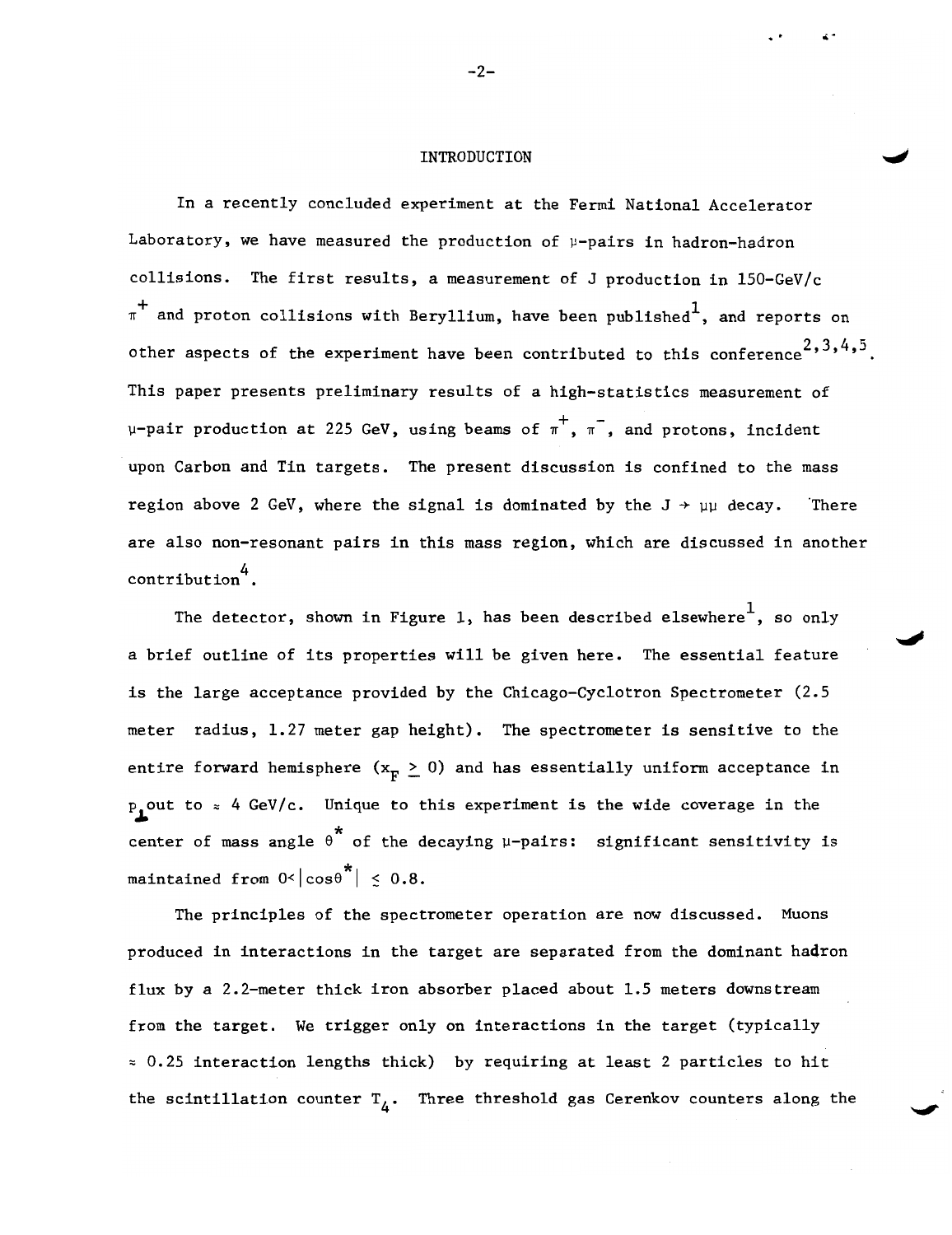beam tagged pions and protons for each individual event. Typical beam fluxes and compositions were: for positive beam,  $\approx 2 \times 10^6$  particles per 1 second burst, of which  $\approx 16\%$  were  $\pi$ , the rest protons (Kaons and  $\mu$ 's were less than 1 or 2 percent); for negative beam,  $\approx$  5  $\times$  10<sup>5</sup>  $\pi$ <sup>-</sup>/burst.

For some of the running, multiwire proportional chambers upstream of the absorber and halfway through it were used to measure the muon directions before multiple Coulomb scattering in the absorber could deteriorate the resolution. However, these chambers were not used in the analysis reported here, the extra resolution being important mainly at lower masses.<sup>2</sup> For the analysis reported here, the muon directions were measured in front of the magnet by 8 planes (4X, 4Y) of MWPC between the absorber and the magnet.

Twenty planes of spark chambers measured the trajectories after they had passed through the magnet. Finally, the muons had to penetrate an additional 2.5 meters of iron and hit a large scintillator-hodoscope (shown as P in the figure). To suppress triggers from a single muon accompanied by a low-energy electromagnetic shower, we placed 8" of lead just in front of the P hodoscope and required at least two hits in non-adjacent scintillators. In much of the experiment, an additional suppression of low mass pairs was accomplished with a hodoscope (shown as J in the figure) consisting of two planes (X and Y) of  $-4$ . cm~wide counters covering the acceptance of the MWPC's. We required at least two non-adjacent hits in either or both of the planes, thereby suppressing the trigger rate by a factor of 2 to 3 with negligible loss of pairs with masses above 1.5 GeV, even at the highest values of  $x_{F}$ .

The raw data for  $M_{\mu\nu}$  > 2 GeV are shown in Figure 2. The widths of the J(3.l) peaks show our resolution. Part a) shows all p-induced events, part b) all  $\pi^{\pm}$ -induced events. In the inserts the scale is expanded for  $_{\mu\mu}$   $\geq$  3.35 GeV, and in part c) of the figure all events from  $\pi^\pm$  and p with masses M  $_{\mu\mu}$  > 3.35 GeV

-3-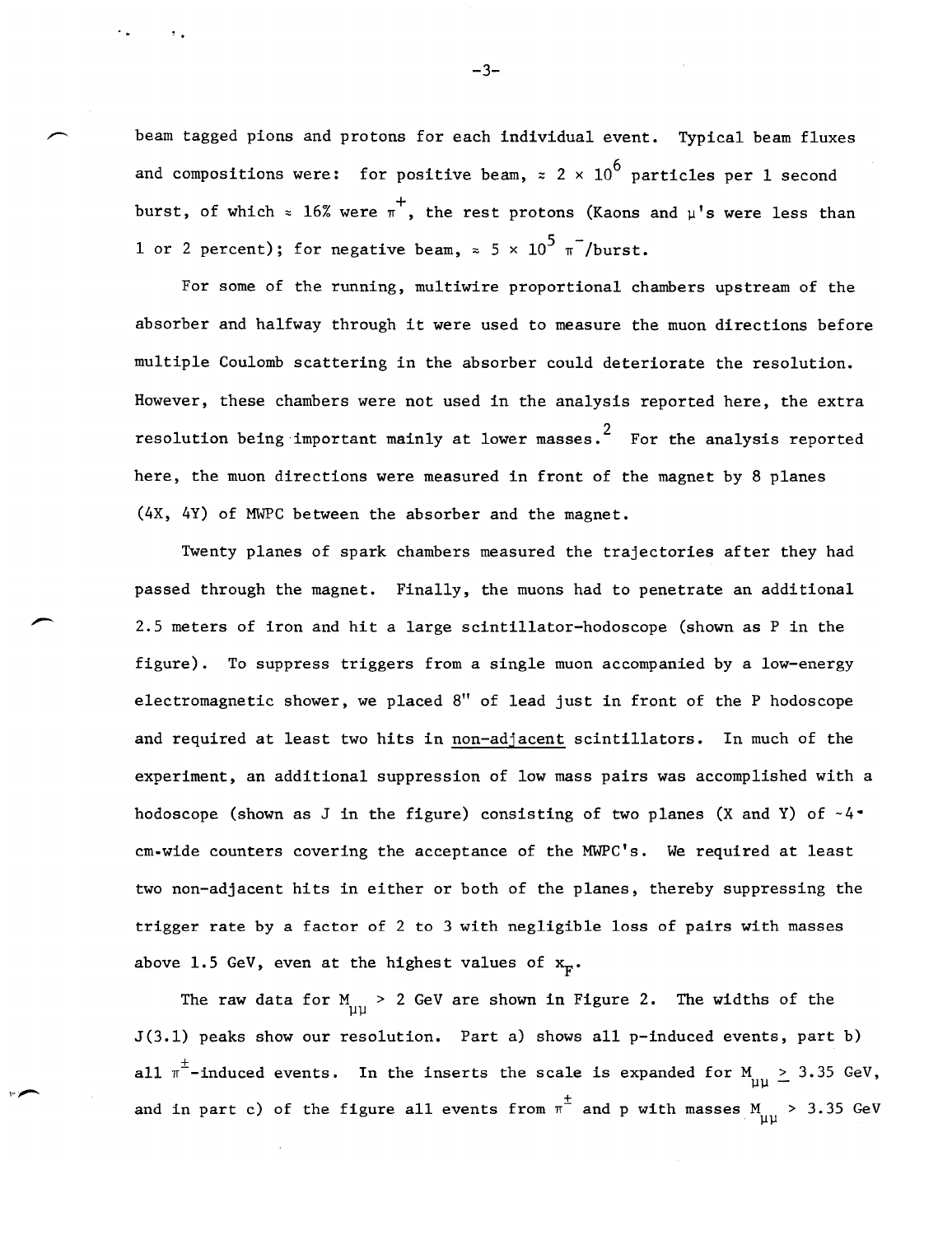have been combined. An apparent enhancement appears in all cases at  $M = 3.7$  GeV. which will be discussed later. The continuum is discussed elsewhere.<sup>4</sup>

To obtain differential cross-sections, the events in the mass range  $2.7 <$  M  $_{\rm \mu\mu}$  < 3.5 GeV were binned in  $\rm x_{F}$ ,  $\rm p_{\perp}$ , and cos $\rm \theta$ <sup>\*</sup>, and then corrected for the spectrometer acceptance. This efficiency was calculated by a Monte Carlo simulation, which included effects of energy loss, multiple scattering and bremsstrahlung, as well as the transport of the particles through the spectrometer to the final hodoscope. To obtain absolute cross-sections we divided by the effective luminosity, corrected for absorption of the beam in the somewhat thick targets. We collected approximately half of the positive-beam Carbon data with a 7.46 em thick target, the other half with a 12.54 em target. No evidence, either in absolute rate or in energy distribution of the events, was seen of secondary production, so we have combined the data from the two targets in what follows.

The differential cross-sections are shown in Figure 3 as a function of  $x_F$ , in Figure 4 as a function of  $p_{\perp}^2$ , and in Figure 5, of cos $\theta^*$ . The cross-sections are expressed as nanobarns/nucleon, using a linear dependence upon the atomic mass number A. Comparing the data from Tin and Carbon targets, one sees that an  $A^{1.0}$  dependence is adequate, as observed by Binkley et al.<sup>6</sup> in neutron-nucleus interactions. A quantitative statement for the A-dependence of total crosssection; is given below.

The  $x_{F}$ -dependence of the cross-sections is, qualitatively, independent of target type, and much broader for n-induced events than for those induced by protons. The data have been fitted to the form  $\frac{d\sigma}{dx_E} = A(1-x)^b$ , as suggested by parton models; the results of the fitting procedure are given in Table la. The fit to the  $\pi$ -C data is not good, being dominated by one high bin, but aside from that, the fits give a reasonable description. The values for  $\pi^+$  and p induced events are in good agreement with earlier results<sup>1,2</sup>at 150 GeV/c.

-4-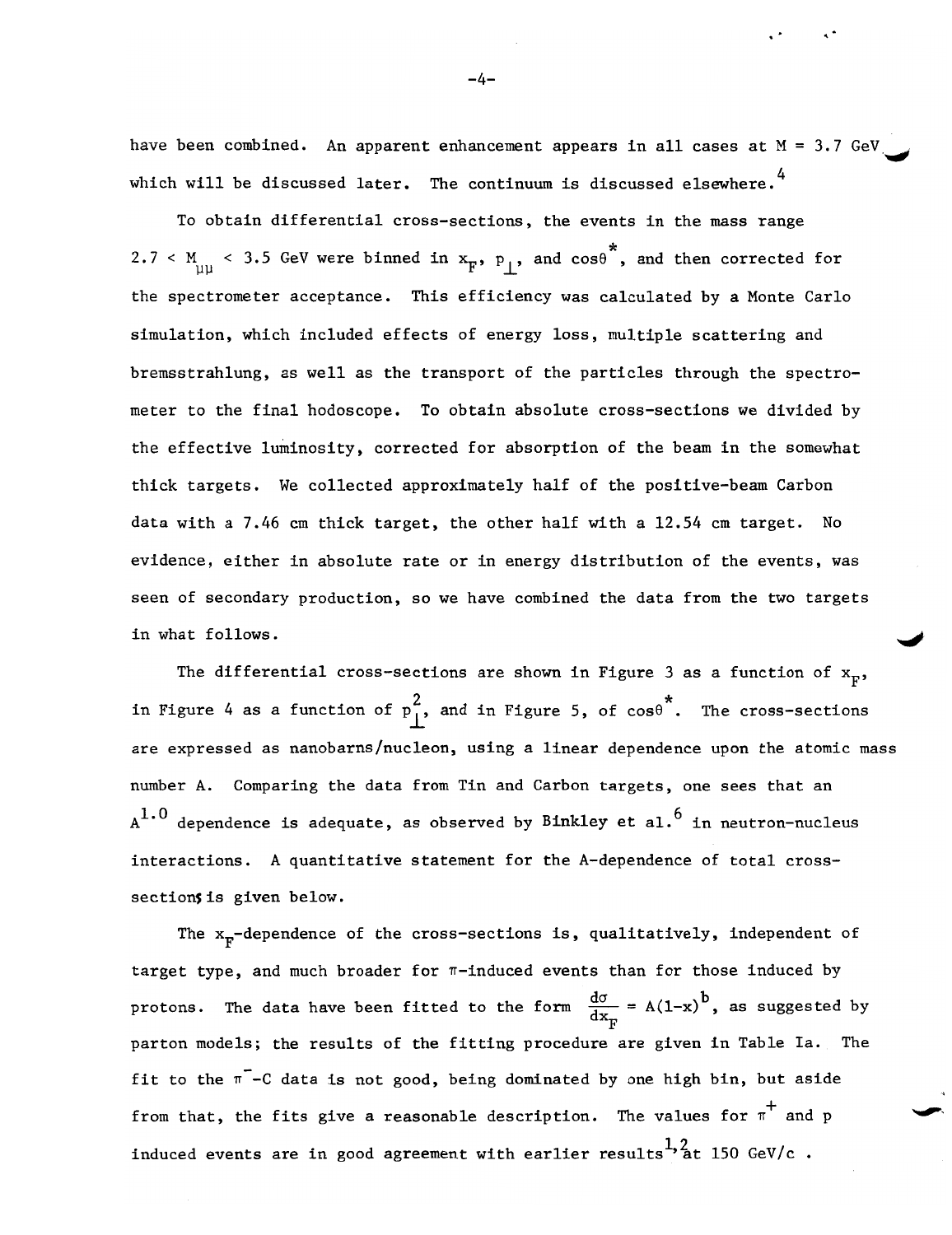Next, the distributions in  $p_{\perp}^2$  were fitted to linear and quadratic forms, respectively:

$$
B(J \rightarrow \mu\mu) \cdot \frac{d\sigma}{dp_{\perp}^2} = Ce^{-dp_{\perp}}
$$
 and 
$$
B(J \rightarrow \mu\mu) \cdot \frac{d\sigma}{dp_{\perp}^2} = Fe^{-gp_{\perp}^2}
$$

As seen from the table, either parametrization is adequate, and there are no striking differences among the various reactions.

In table lc are given the results of fitting the relative distributions in  $cos\theta^*$  of Figure 5 to the form

$$
\frac{d\sigma}{d(\cos\theta^*)} = A(1+\cos^2\theta^*)
$$

In no case is there compelling evidence of any significant polarization of the J.

To find more precise values of  $\alpha$ , we have therefore combined all proton data (Figure 5f) and all  $\pi^{\pm}$  $\frac{d}{dx}$  data (Figure 5f) and all  $\pi^{\pm}$  data (Figure 5g), obtaining  $\alpha_p = -0.26 \pm 0.19$  and  $\alpha_{\pi}$  = 0.26 ± .25, respectively. Further study is required to see if the small polarization in the proton events is significant.

> Values of the total cross-sections (times branching ratio) for J production are given in table II, for the range  $0 \le x_{\overline{k}} \le 1$ . Two methods of obtaining them were used: first, we simply summed the values of  $\frac{d\sigma}{dx}$  in Figure 3 over the x  $x_F$  in righte 5 over the  $x_F$ bins, adding statistical errors in quadrature, and then doubling this error to allow conservatively for systematic effects. This method should be very reliable, because the spectrometer efficiency is insensitive to the  $p_{\perp}$ -dependence or  $\cos\theta^*$  dependence of the cross-section. Second, to check the above method, we took the fitted functional forms B  $\cdot \frac{d\sigma}{2}$  = Fe<sup>-gp</sup>i and integrated over all values  $dp$   $\tilde{L}$ of  $p_{\parallel}$ , getting  $B \cdot \sigma = \frac{F}{g}$ . We have inflated the errors by a factor 1.5 somewhat arbitrarily, to account for the fact that the x-dependence of the data influences the absolute efficiency projected as a function of  $p_1^2$ . Good agreement between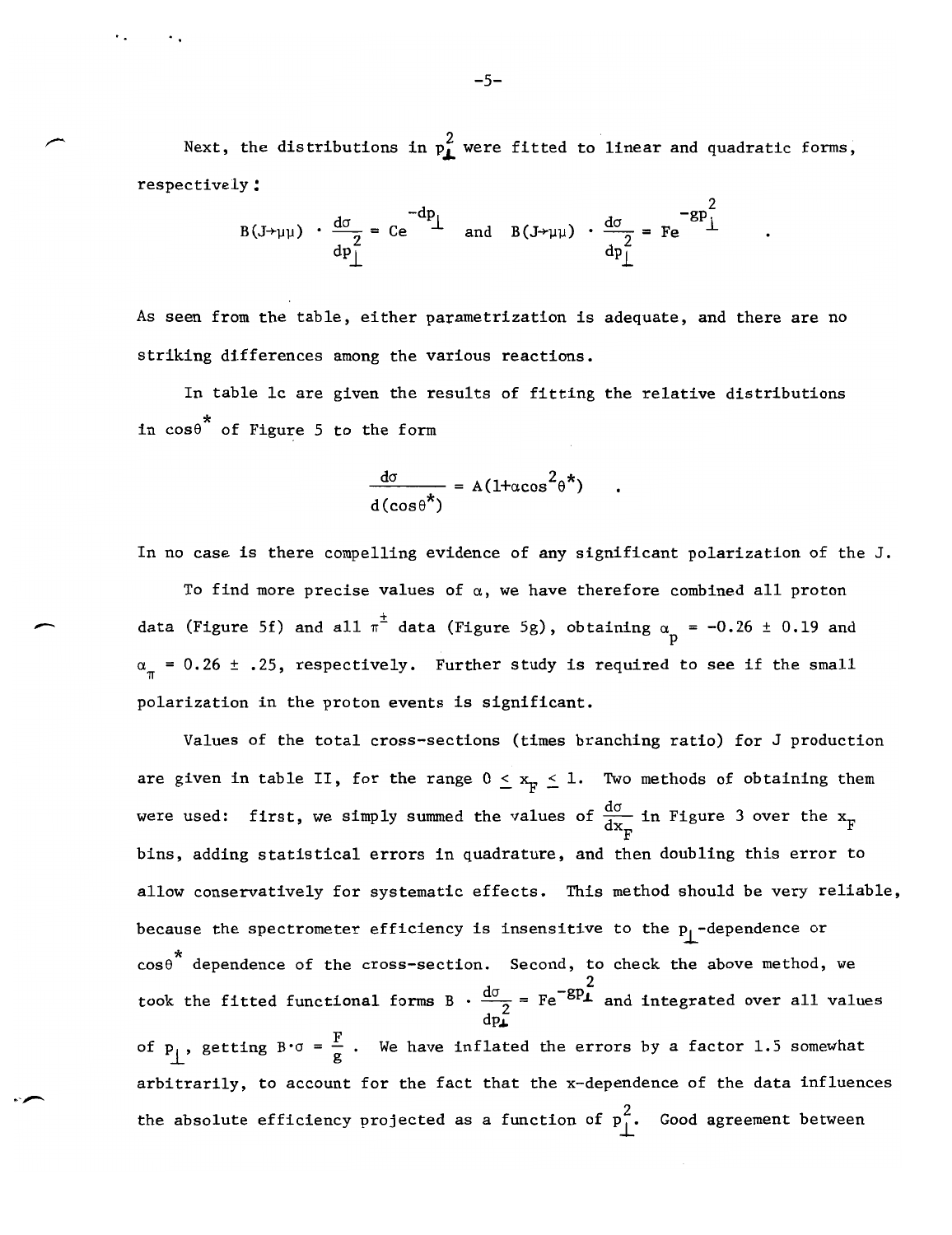the two methods is seen, so we conclude that the cross-sections of method 1 are accurately computed.

Several remarks can be made. 1) A-dependence. In obtaining the crosssections per nucleon presented above, we have used a linear dependence on atomic mass number. To test this assumption, we now compare the actually measured total cross-sections per nucleus for Tin and Carbon targets. Assuming a power law  $\sigma(A) \propto A^a$ , we find:

Proton Induced: 
$$
\sigma(A) \propto A^{1.08\pm .10}
$$
  
For  $\pi^+$  Induced:  $\sigma(A) \propto A^{1.03\pm .15}$ 

2) The ratio of the  $\pi^+/\pi^-$  cross-sections for J production is consistent with unity:  $\sigma^+$ 

$$
\frac{\sigma^+(x>0)}{\sigma^-(x>0)} = 0.83 \pm .16
$$

In our final analysis, the error should be about half that given here, because in principle there are only very small systematic errors in this comparison. 3) The proton-induced cross-section is about half as large (for all x>O) as that for pion-induced events: averaging  $\pi$  and  $\pi$  results, we have, for Carbon,

$$
\frac{\sigma_p(x>0)}{\sigma_\pi(x>0)} \approx \frac{4.13 \pm .37}{8.97 \pm .92} = 0.46 \pm .063
$$

Again, this error will be reduced somewhat in the final analysis. 4) Dependence on beam energy: At 150 GeV, with a Be target, our final results<sup>2</sup> for the total cross-sections are

B 
$$
\sigma_p(x_F>0) = 3.3 \pm 1.1
$$
 nb/nucleon  
B  $\sigma_{\pi}(x_F>0) = 6.5 \pm 2.2$  nb/nucleon

Thus, from  $\sqrt{s}$  = 16.8 (E<sub>1ab</sub> = 150 GeV) to  $\sqrt{s}$  = 20.8 (E<sub>1ab</sub> = 225 GeV), there is at most a very small increase in the cross-sections. This is consistent with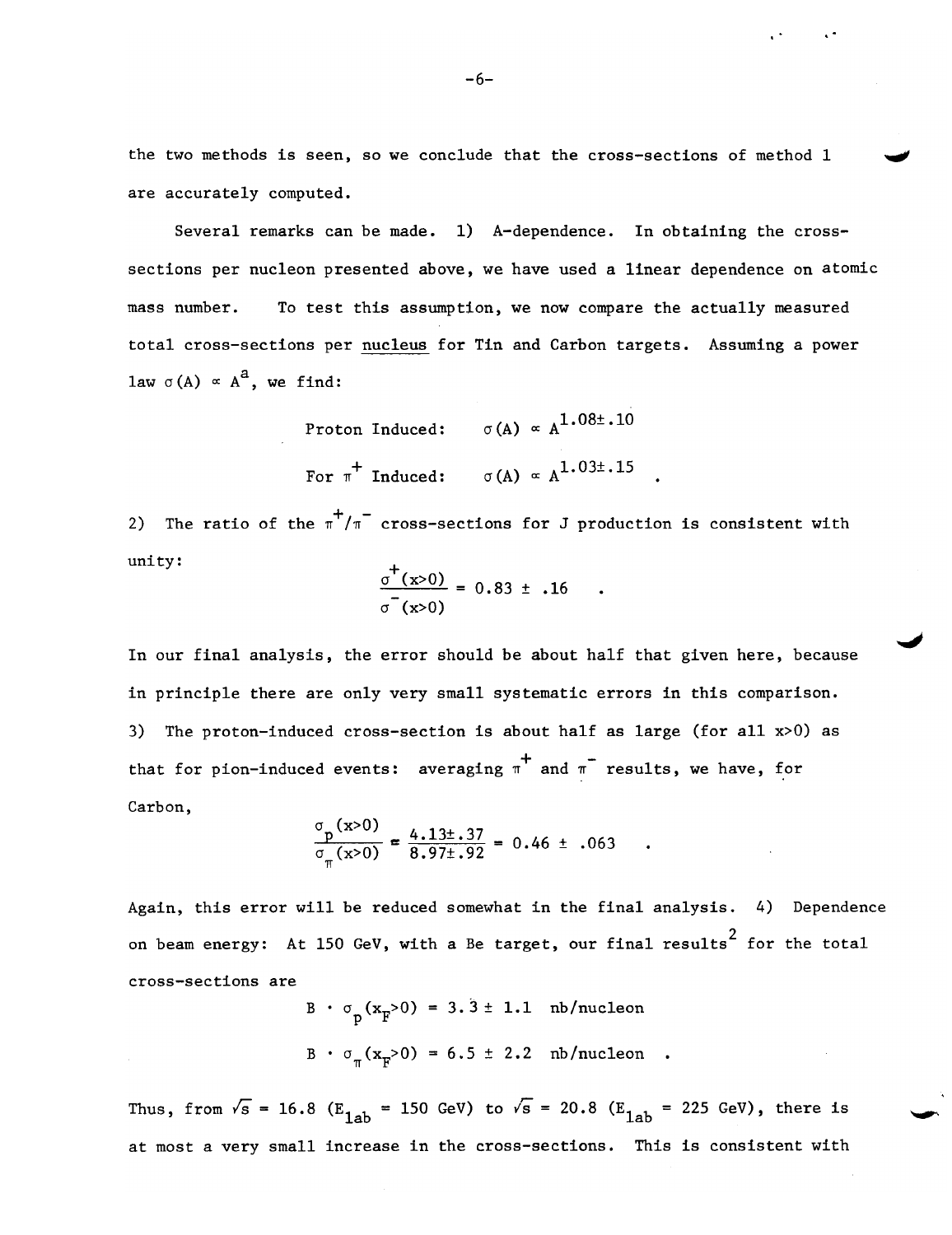results of other experiments which measure  $\frac{d\sigma}{dy}\left|\bigoplus_{n=0}^{\infty}\frac{2M}{dx}\right|_0^{\infty}$  for J production in proton-induced interactions at various energies. The quantity y is the centerof-mass rapidity. A sampling of these results<sup>7</sup> is shown in Figure 6, where  $\frac{d\sigma}{dx}$  and  $\frac{d\sigma}{dy}$  are plotted as a function of  $\sqrt{s}$ .

Looking back at Figure 2, we now discuss the production of the  $\psi'(3700)$ . To get as large a sample as possible we have combined Carbon and Tin data. Both for protons and pions, there is some indication of an enhancement at 3.7 GeV, although uncertainty in the subtraction of the continuum prevents a quantitative numerical measurement of  $\sigma(\psi')$ . Naively, we have attempted a subtraction assuming a straight-line continuum, obtaining  $6 \pi$ -induced events, and 4 p-induced events. Using the same  $x-$  and  $p_1$  dependences for  $\psi'$  as for J, we can calculate the average detection efficiency and estimate roughly the ratio of  $\psi(3700)$  to J production.

Proton-Induced:  $\frac{B\sigma(\psi'(3700))}{B\sigma(J)} \approx 3 \times 10^{-3}$ 

Pion-Induced:  $\frac{B\sigma(\psi')}{B\sigma(J)} \approx 7 \times 10^{-3}$ .

These values are lower than those reported by Snyder et. al.<sup>7</sup>, who quote, at  $y = 0$  (or  $x_F = 0$ ), for protons on Beryllium,

$$
\frac{B\frac{d\sigma}{dy}(\psi')}{B\frac{d\sigma}{dy}(J)} \approx 0.02
$$

Finally, in the mass range from 4 to 10 GeV, the average detection efficiency is > 12%. Only a few events are seen (Figure lc), and there is no evidence for resonances to the level of this exposure, where 1 event  $\stackrel{<}{{}_\sim} 10^{-35}$  cm $^2/\text{nucleon}.$ 

 $-7-$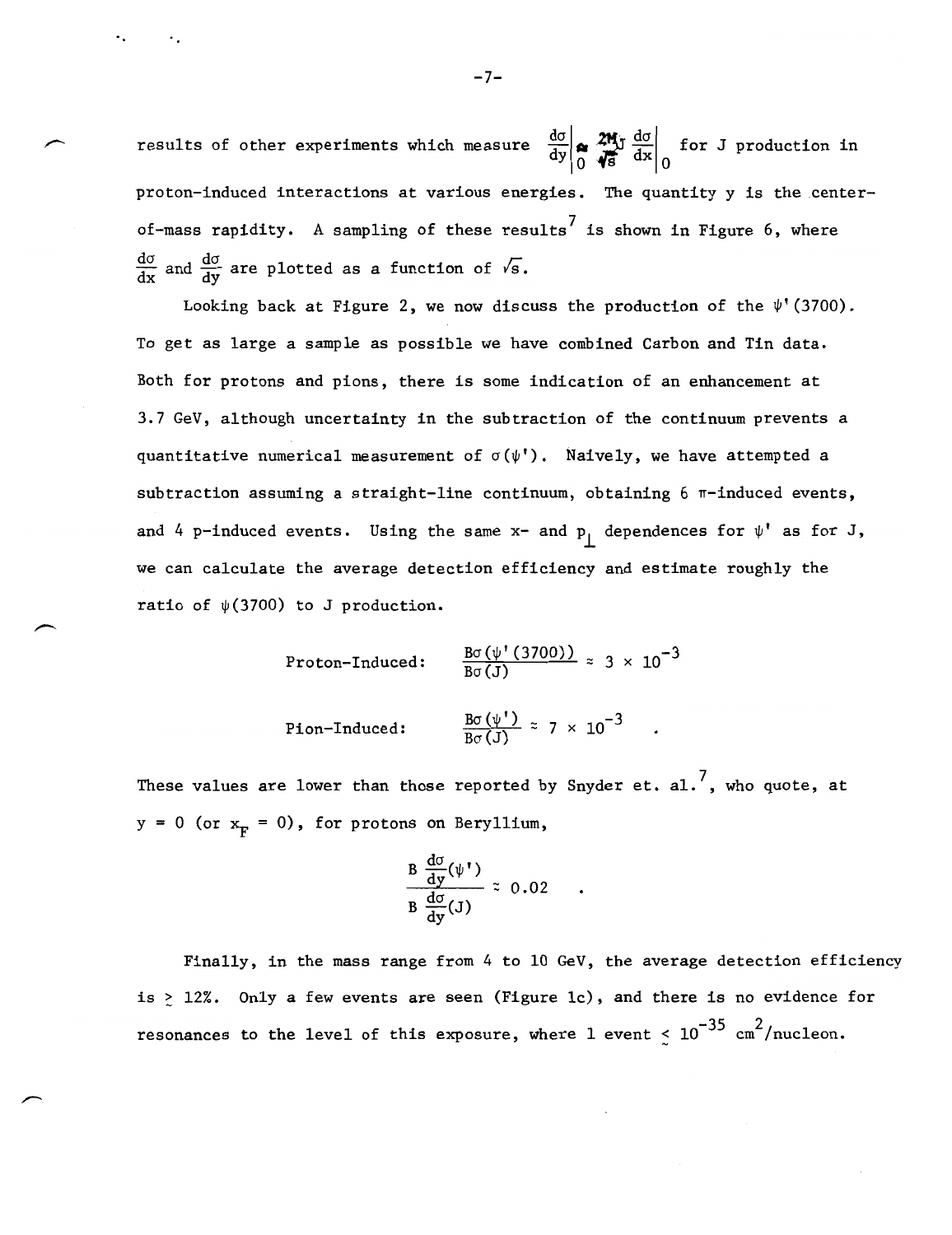The authors wish to acknowledge the support of the Fermilab staff, particularly that of the Neutrino Laboratory. We thank V. Bearg for his help with the data analysis. A special acknowledgement is given the Chicago-Harvard-Oxford-Illinois  $\mu$ -p scattering group, whose detector we have used in a slightly modified form.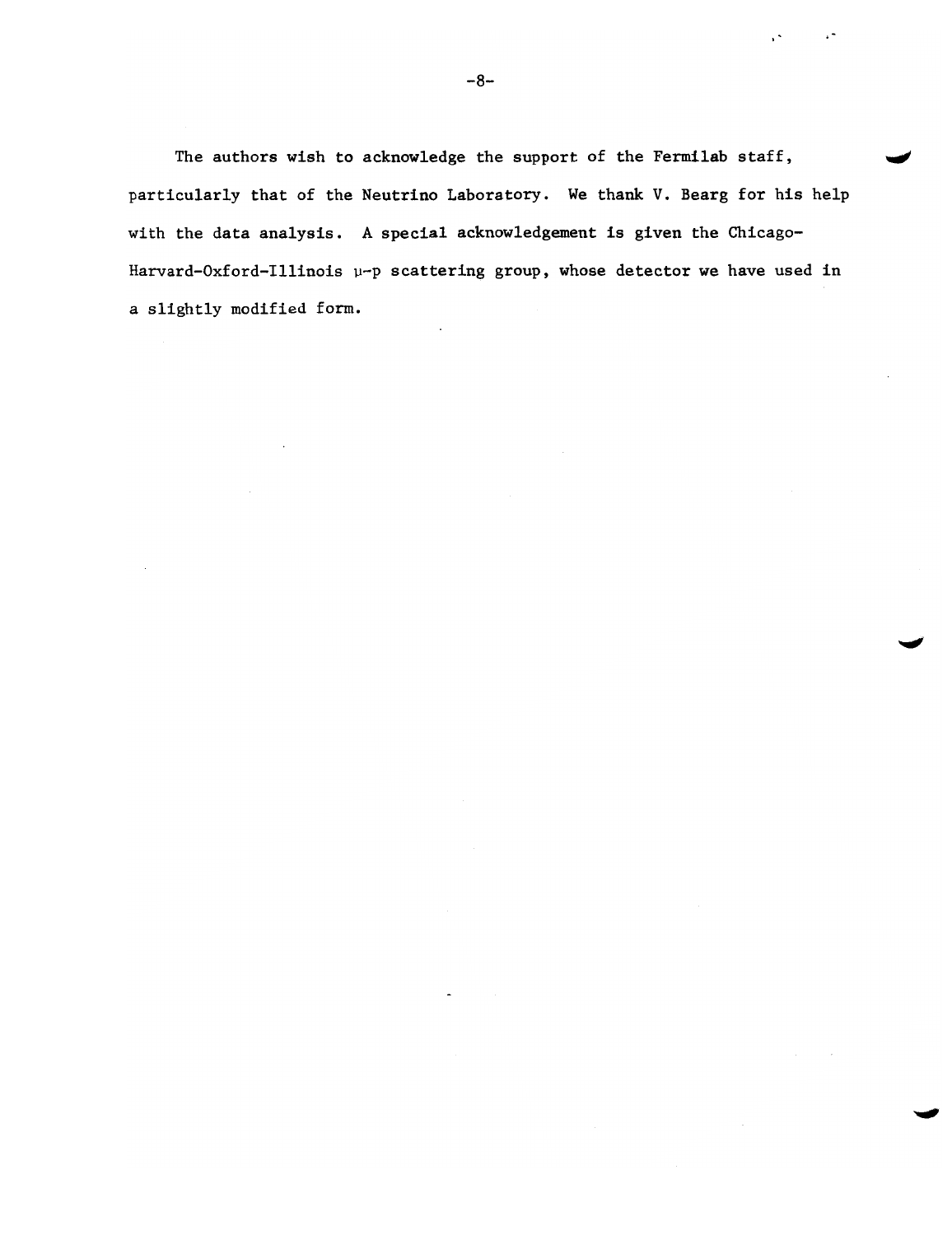# TABLE I. FITS OF J-PRODUCTION CROSS-SECTIONS

Note: To obtain cross-sections per nucleon, we have used a linear dependence on atomic mass number.

| Beam    | Target | A              | b               | /dof |
|---------|--------|----------------|-----------------|------|
| p       | C      | $22.3 \pm 1.8$ | $3.98 \pm 0.20$ | 3.6  |
| $\pi^+$ | C      | $27.7 \pm 3.3$ | $2.62 \pm 0.22$ | 3.5  |
| $\pi^-$ | C      | $39.1 \pm 5.0$ | $2.15 \pm 0.16$ | 5.2  |
| p       | Sn     | $25.8 \pm 3.4$ | $3.94 \pm 0.30$ | 4.1  |
| $\pi^+$ | Sn     | $32.2 \pm 6.7$ | $2.33 \pm 0.32$ | 1.7  |

a) Dependence on 
$$
x_F
$$
: B  $\cdot \frac{d\sigma}{dx_F} = A(1-x)^b$  nanobarns/nucleon.

b) Dependence on p<sub>1</sub>: (units of  $\frac{d\sigma}{2}$  are nanobarns/nucleon/(GeV/c)<sup>2</sup>) dp

|                 |             | <b>LINEAR</b><br>$\mathbf{q}$<br>$B \cdot d\sigma / dp_{\parallel}^{2} = Ce$ |                | QUADRATIC<br>$-gp_1^2$<br>$B \cdot d\sigma/dp_1^2 = Fe$ |               |                 |               |
|-----------------|-------------|------------------------------------------------------------------------------|----------------|---------------------------------------------------------|---------------|-----------------|---------------|
|                 |             |                                                                              |                |                                                         |               |                 |               |
| Beam            | Target      | $\mathbf C$                                                                  | d              | $\chi^2$ /dof                                           | F             | g               | $\chi^2$ /dof |
|                 | C           | $9.1 \pm 0.9$                                                                | $1.97 \pm .08$ | 1.8                                                     | $3.5 \pm 0.3$ | $0.80 \pm 0.06$ | 1.2           |
| $\frac{p}{\pi}$ | $\mathbf C$ | $20.9 \pm 3.3$                                                               | $2.03 \pm .15$ | .5                                                      | $7.9 \pm 1.2$ | $0.88 \pm 0.12$ | 1.6           |
| $\pi^-$         | $\mathbf C$ | $13.9 \pm 2.2$                                                               | $1.58 \pm .13$ | 1.5                                                     | $6.2 \pm 0.8$ | $0.59 \pm 0.06$ | 1.0           |
|                 | Sn          | $9.8 \pm 1.5$                                                                | $1.86 \pm .14$ | 1.3                                                     | $4.1 \pm 0.6$ | $0.78 \pm 0.09$ | 0.95          |
| $\frac{p}{\pi}$ | Sn          | $13.2 \pm 4.5$                                                               | $1.56 \pm .25$ | 0.95                                                    | $6.2 \pm 1.4$ | $0.64 \pm 0.14$ | 1.0           |

c) Dependence on 
$$
\cos \theta^*_{\mu\mu}
$$
: we have fitted the form  $d\sigma/d(\cos \theta^*) \propto (1+\cos^2 \theta^*)$ 

| Beam    | Target | α                 | $x^2$ /dof |
|---------|--------|-------------------|------------|
| p       | C      | $-0.068 \pm .24$  | 3.14       |
| $\pi^+$ | C      | $0.181 \pm .37$   | 0.64       |
| $\pi^-$ | C      | $0.36 \pm .44$    | 1.3        |
| p       | Sn     | $-0.947 \pm .31$  | 2.0        |
| $\pi^+$ | Sn     | $-0.35 \pm .45$   | 1.45       |
| p       | C+Sn   | $-0.267 \pm 0.19$ | 2.2        |
| π<br>π  | C+Sn   | $0.26 \pm .25$    | 1.34       |

-9-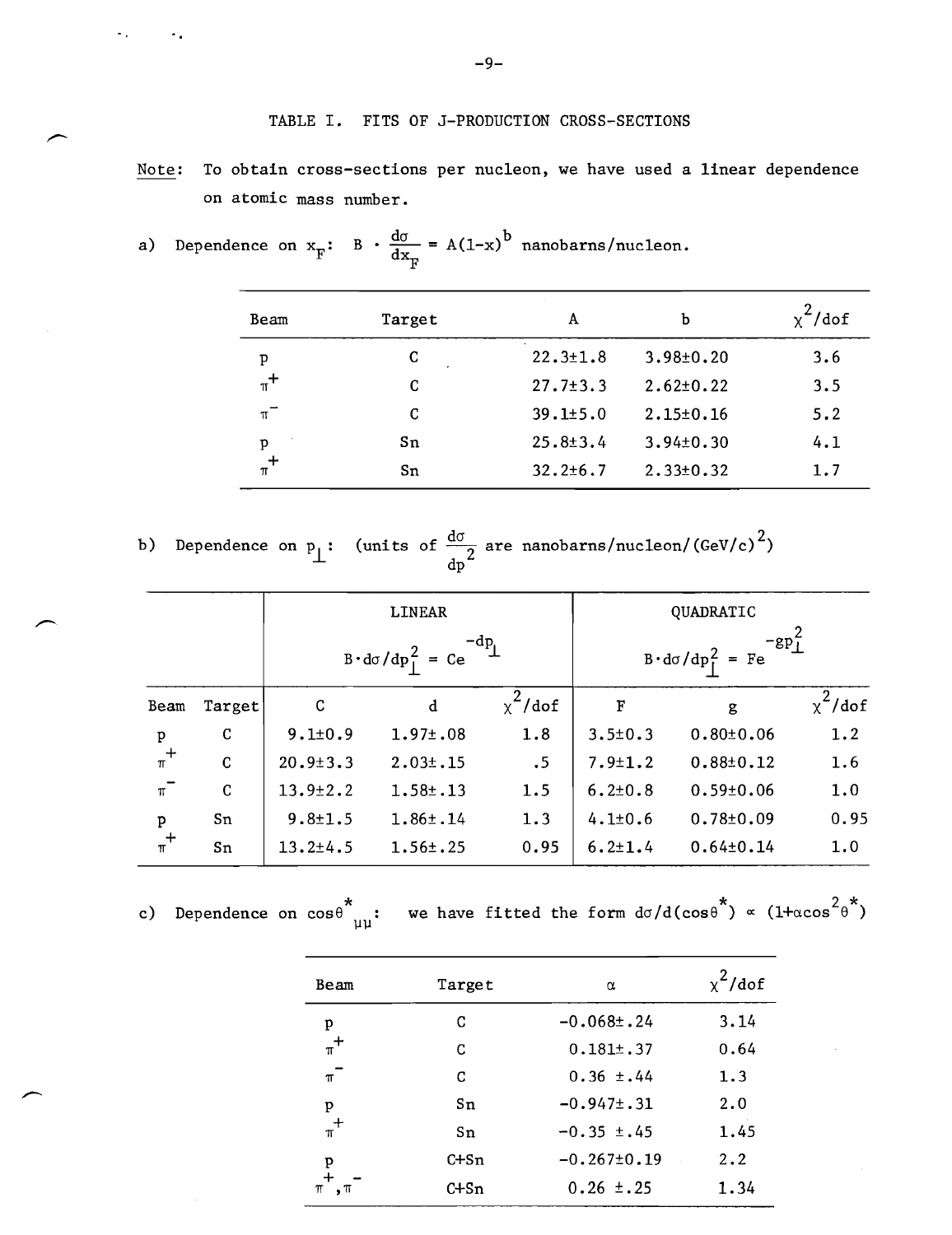TABLE II. TOTAL CROSS-SECTIONS FOR J PRODUCTION, 225 GeV BEAM

| Beam    | Target | No. of<br>Events | $\sigma$ (x <sub>F</sub> >0)<br>Method 1<br>nb/nucleon | $\sigma(\mathbf{x}_{\mathbf{F}}^{\mathbf{>0}})$<br>Method 2<br>nb/nucleon |
|---------|--------|------------------|--------------------------------------------------------|---------------------------------------------------------------------------|
| P       | C      | 868              | $4.13 \pm 0.37$                                        | $4.37 \pm 0.50$                                                           |
| $\pi^+$ | C      | 390              | $8.1 \pm 1.2$                                          | $8.9 \pm 1.8$                                                             |
| $\pi^-$ | C      | 350              | $9.8 \pm 1.4$                                          | $10.5 \pm 1.7$                                                            |
| p       | Sn     | 331              | $4.85 \pm 0.7$                                         | $5.3 \pm 1.0$                                                             |
| $\pi^+$ | Sn     | 150              | $9.50 \pm 1.4$                                         | $9.7 \pm 3.0$                                                             |

The best values are those of method 1 (see text).

Note: A linear dependence on atomic mass number has been used.

"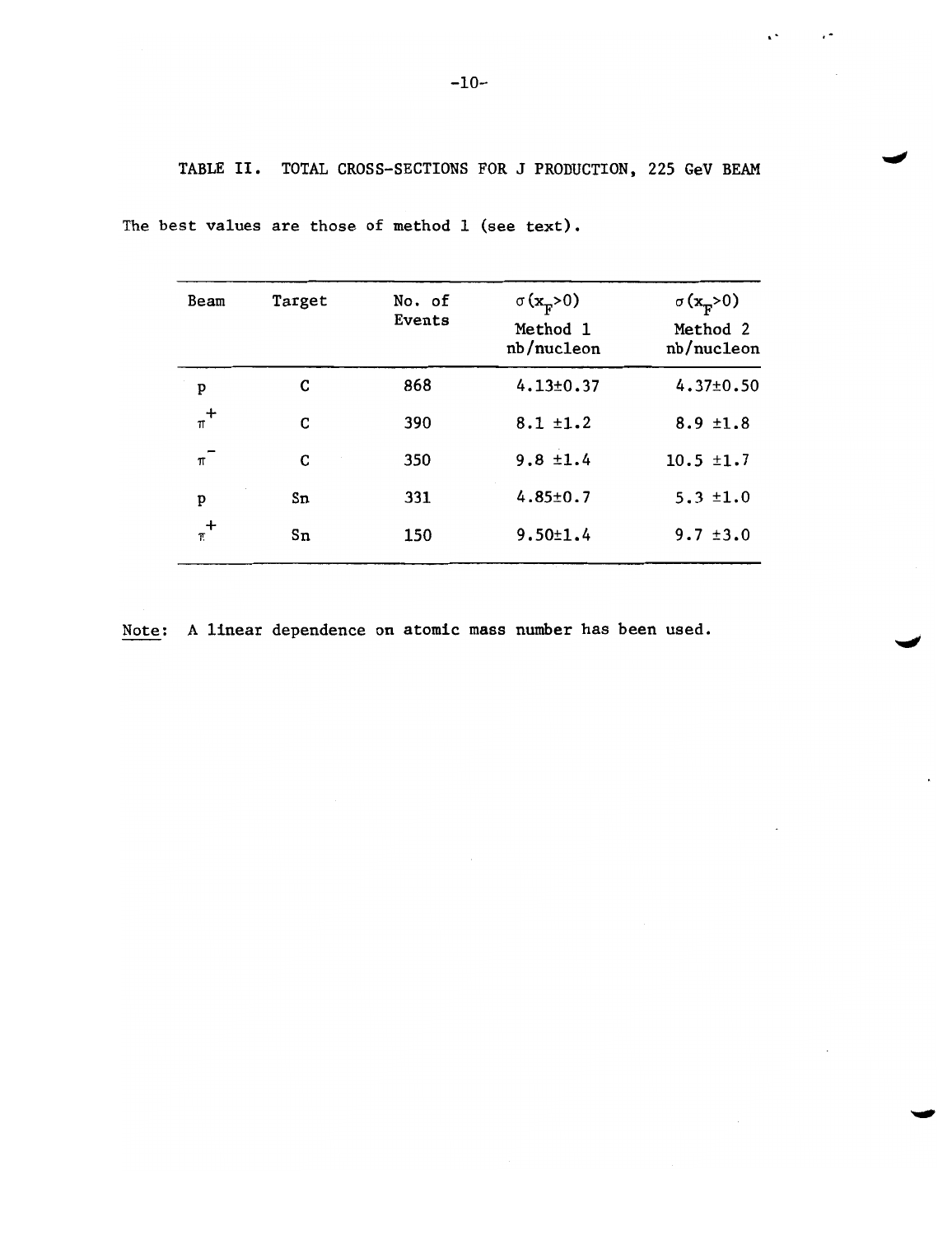#### REFERENCES

- \* This research was supported in part by the National Science Foundation and by ERDA.
- <sup>†</sup> Enrico Fermi post-doctoral fellow.
- $\ddagger$ A. P. Sloan fellow.

-,

- 1. K.J. Anderson, et al., Phys. Rev. Letters 36. 237 (1976).
- 2. K.J. Anderson, et al., Inclusive  $\mu$ -pair Production at 150 GeV by  $\pi^+$ Mesons and Protons, submitted to the XVIII Conference on High-Energy Physics. Tbilisi. July 1976.
- 3. K.J. Anderson, et al., The Contribution of Muon Pairs to the Yield of Single Prompt Muons, Tbilisi Conference, 1976.
- 4. K.J. Anderson, et al., Continuum Muon Pairs Produced in Hadron-Hadron Collisions at 225 GeV. Tbilisi Conference. 1976.
- 5. K.J. Anderson, et al., High-Sensitivity Search for Multi-Muon Events Produced by 225 GeV Hadrons, Tbilisi Conference, 1976.
- 6. M. Binkley, et al., FNAL preprint 76/4l-EXP. (1976).
- 7. J.J. Aubert, et al., Phys. Rev. Lett. 33, 1404 (1974); F.W. Busser, et al., Physics Letters 56B, 482 (1975); Y.M. Antipov, et al., Physics Letters 60B. 309 (1976); H.D. Snyder, et al., Phys. Rev. Lett. 36, 1415 (1976).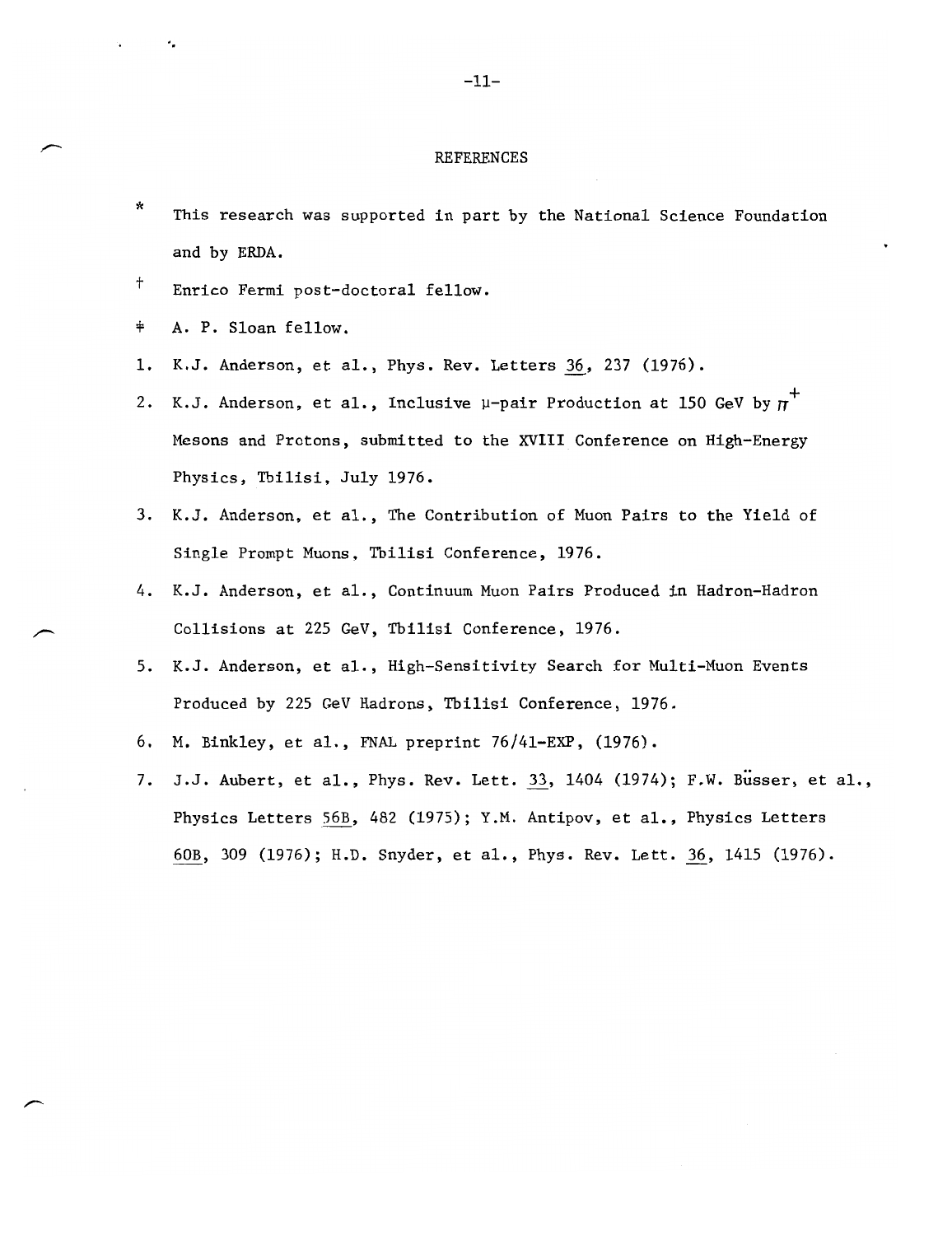## FIGURE CAPTIONS

Fig. 1 The Spectrometer.

- Fig. 2 Mass distribution of  $\mu$ -pairs, uncorrected for apparatus efficiency. a) proton-induced events, b) pion-induced events,  $(\pi^+$  and  $\pi^-$  samples have been combined to give larger statistics), c) pion and proton data combined, for masses above 3.35 GeV.
- Fig. 3 Differential cross-sections  $B(J\rightarrow \mu\mu) \cdot d\sigma/dx_{\overline{n}}$  for J production. Fits have been made to the form  $(1-x)^b$ .
- Fig. 4 Differential cross-sections  $B(J+\mu\mu) \cdot d\sigma/dp_{\perp}^2$  for J production as a function of  $p_1^2$ . The lines shown are fits to the form  $Fe^{-8P}$

Fig. 5 Relative differential cross-sections  $d\sigma/d(\cos\theta^{\star})$  for J production.

Fig. 6 Energy dependence of J production cross-sections at  $x_F = 0$ . The open points show  $(d\sigma/dx_F)_{\sigma}$ , the solid points show  $(d\sigma/dy)_{\sigma}$ , where y is the center-of-mass rapidity. For experiments using nuclear targets, a linear A dependence has been used to obtain crosssections/nucleon.

-12-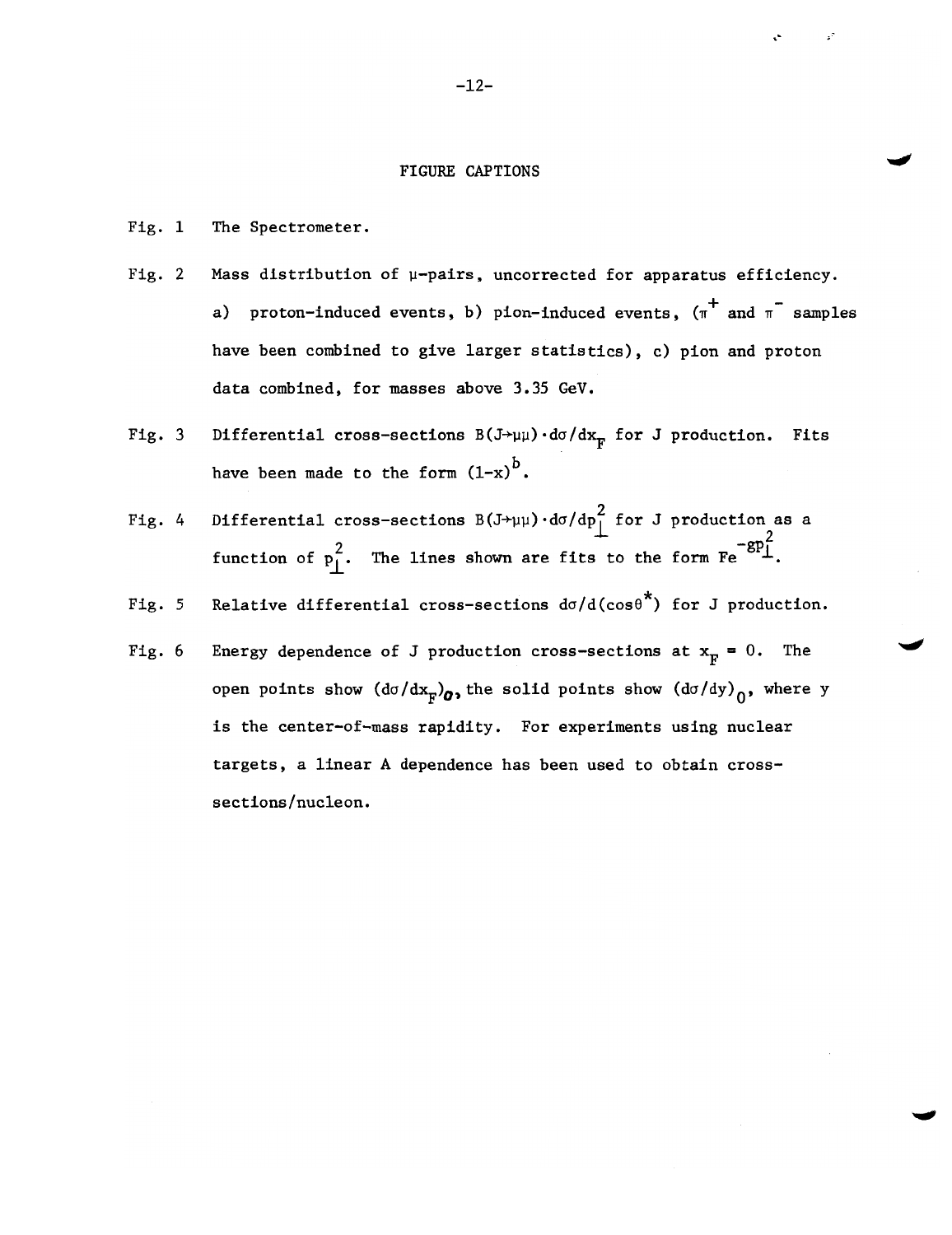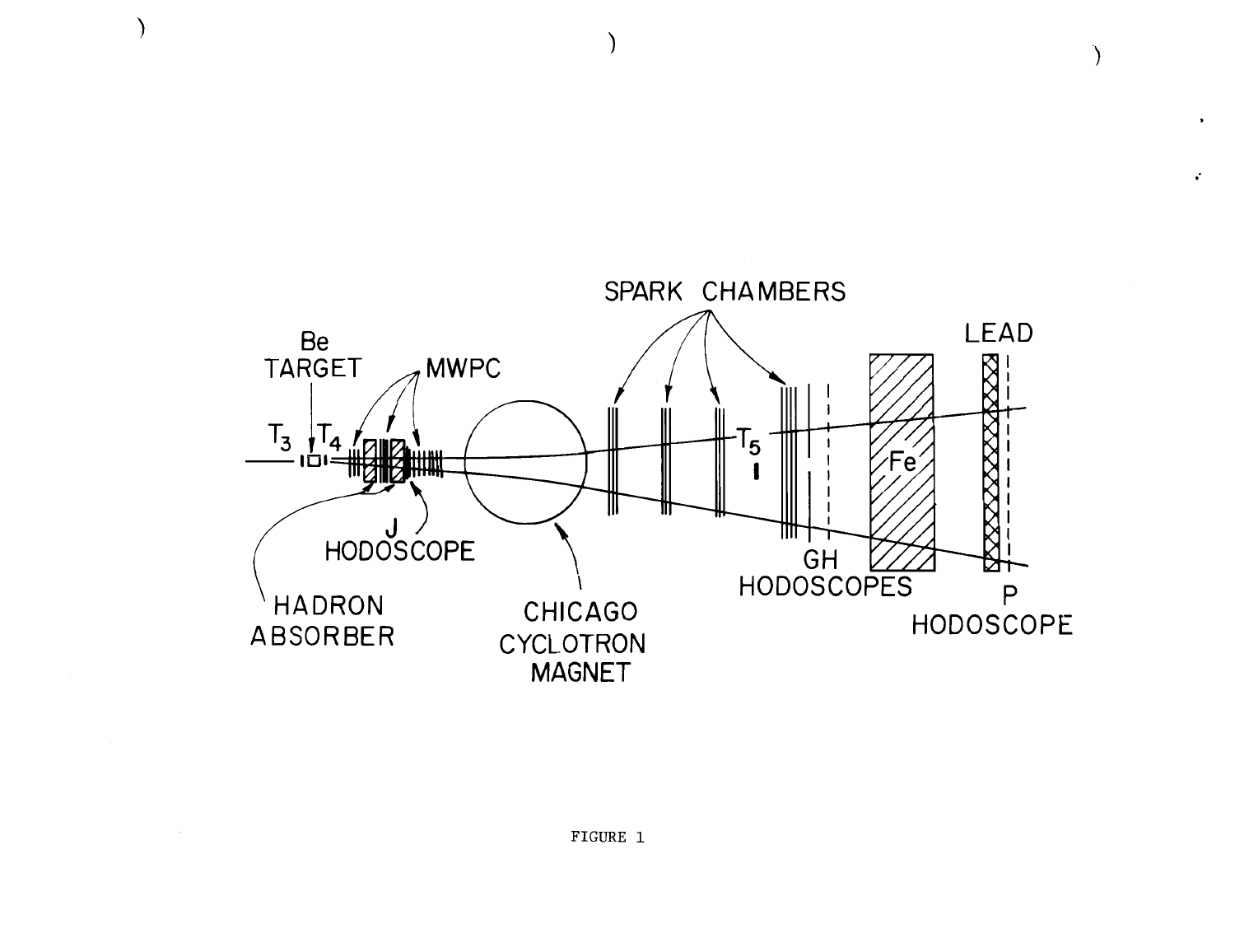

 $\sigma_{\rm eff}$ 

 $\mathbf{L}$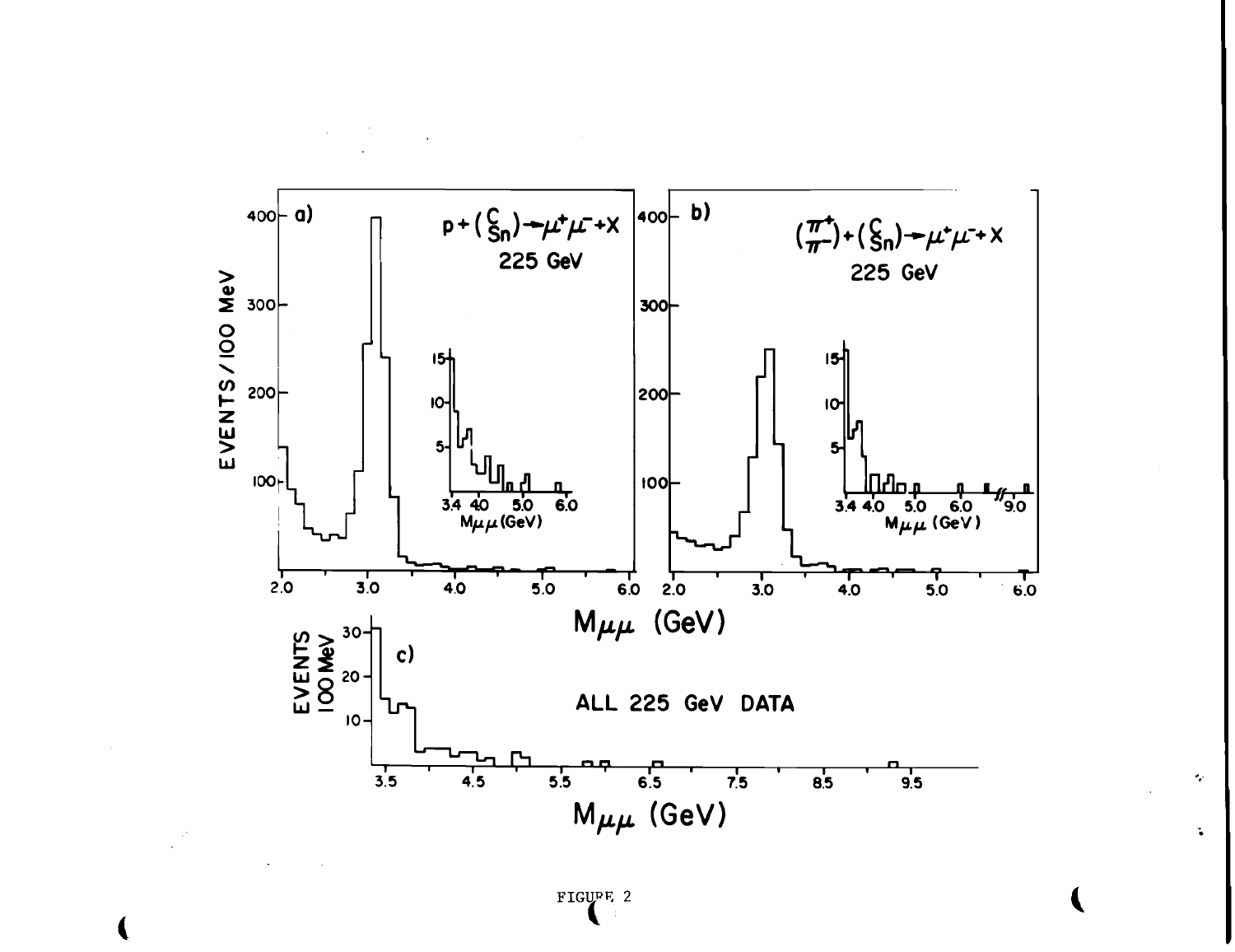

FIGURE 3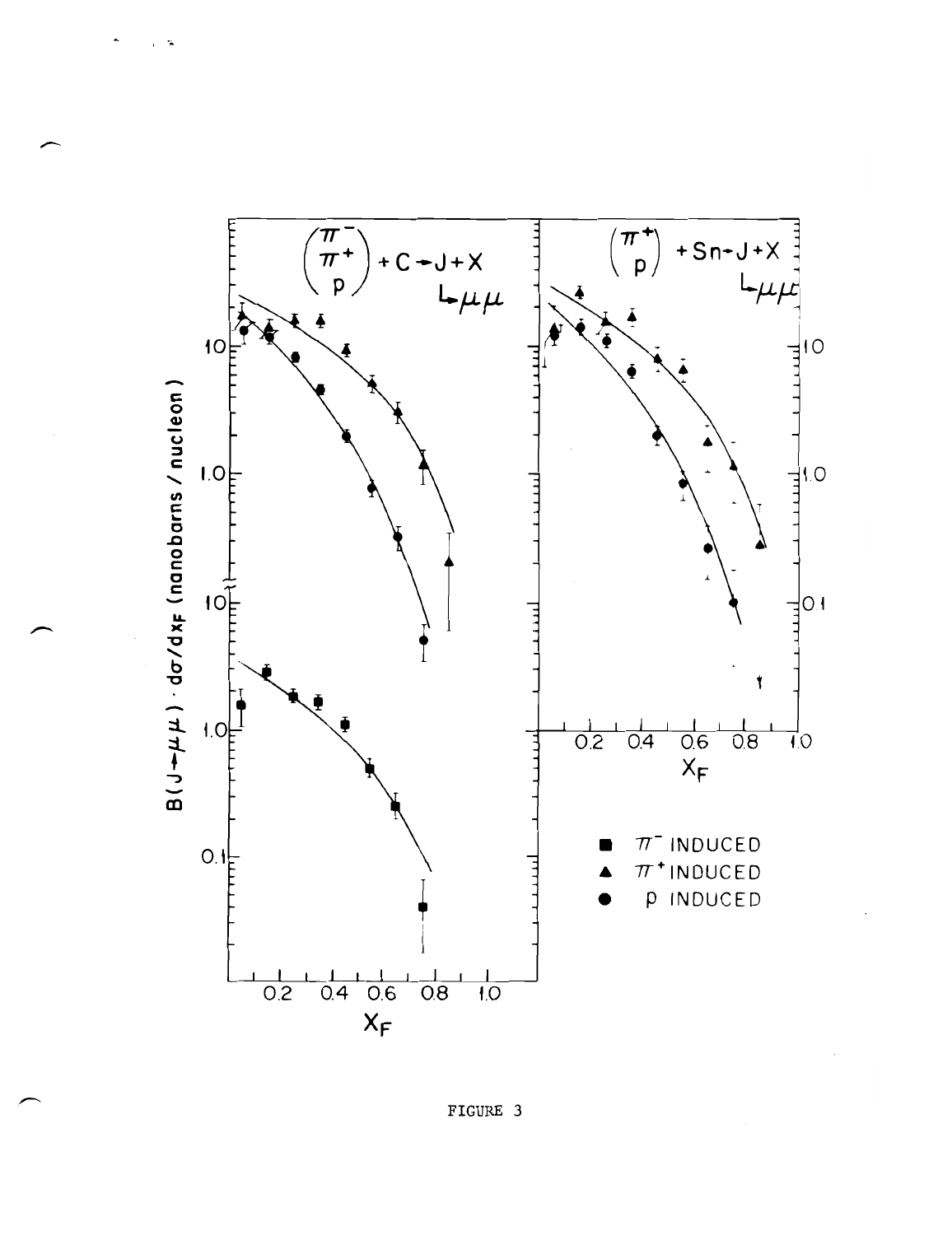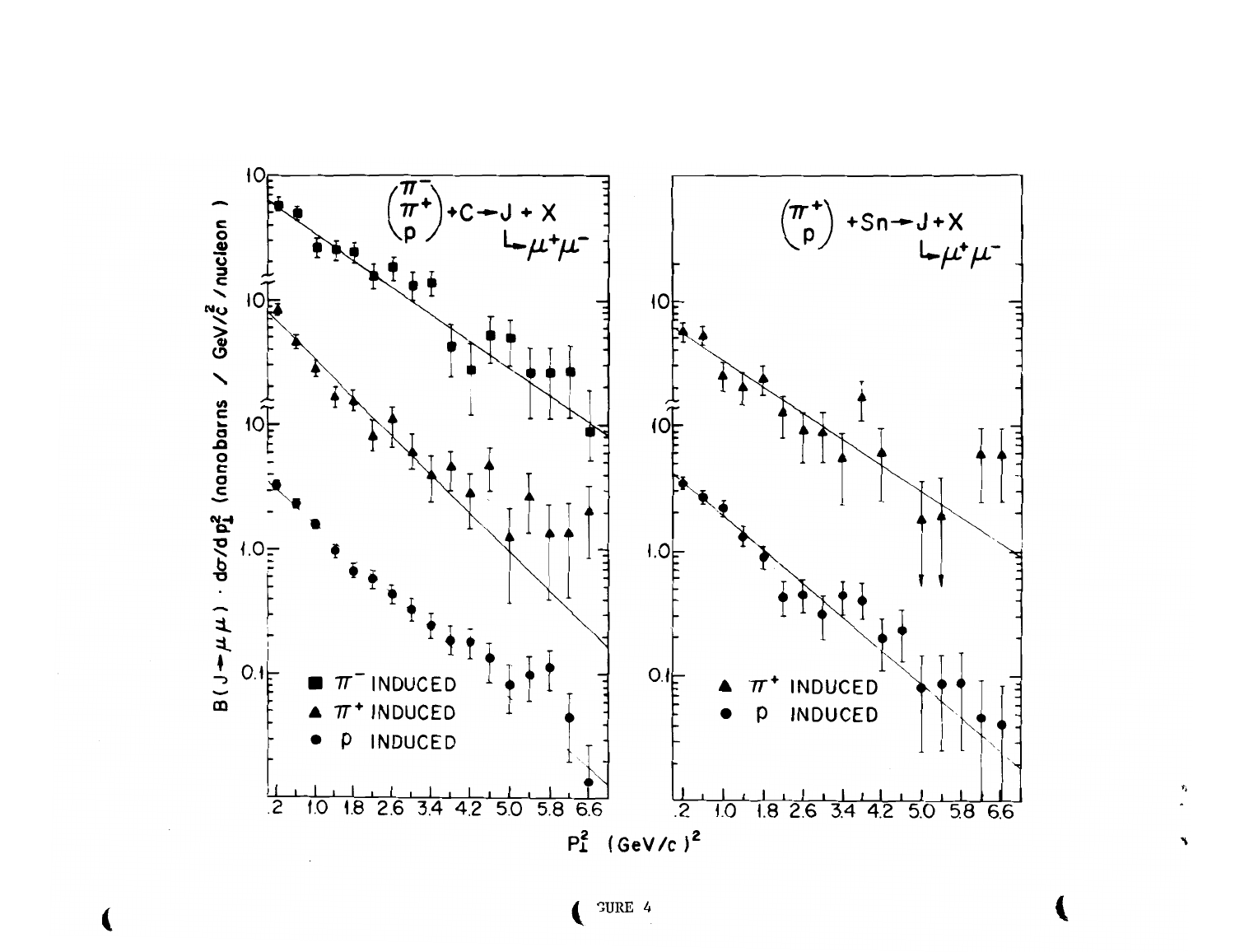